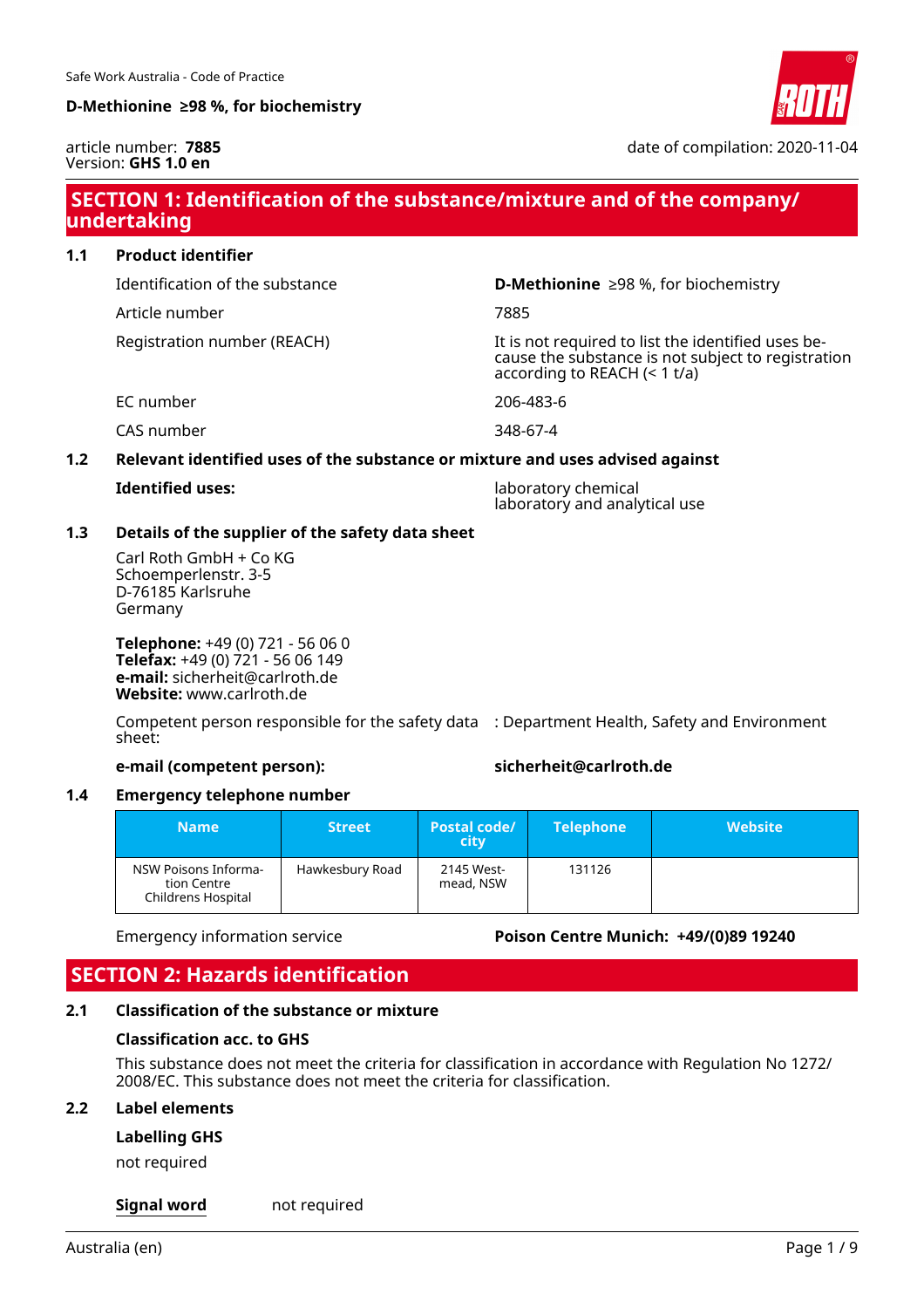article number: **7885**

#### **2.3 Other hazards**

There is no additional information.

# **SECTION 3: Composition/information on ingredients**

**3.1 Substances** Name of substance D-Methionine EC number 206-483-6 CAS number 348-67-4 Molecular formula  $C_5H_{11}NO_2$ Molar mass 149.2  $9/_{mol}$ 

# **SECTION 4: First aid measures**

### **4.1 Description of first aid measures**



### **General notes**

Take off contaminated clothing.

#### **Following inhalation**

Provide fresh air.

#### **Following skin contact**

Rinse skin with water/shower.

#### **Following eye contact**

Rinse cautiously with water for several minutes.

#### **Following ingestion**

Rinse mouth. Call a doctor if you feel unwell.

# **4.2 Most important symptoms and effects, both acute and delayed**

Symptoms and effects are not known to date

# **4.3 Indication of any immediate medical attention and special treatment needed** none

# **SECTION 5: Firefighting measures**

#### **5.1 Extinguishing media**



#### **Suitable extinguishing media**

Co-ordinate fire-fighting measures to the fire surroundings water spray, foam, dry extinguishing powder, carbon dioxide  $(CO<sub>2</sub>)$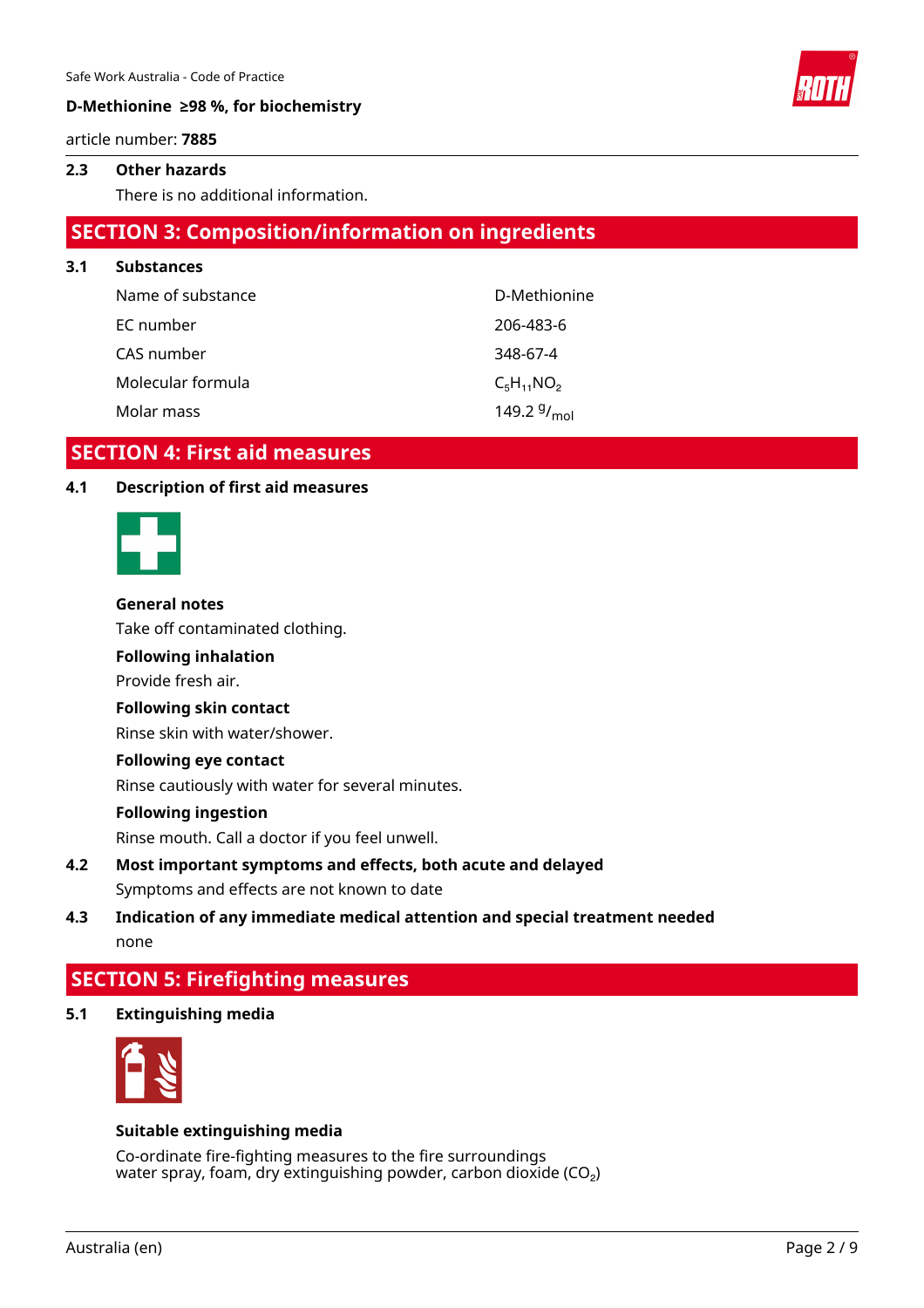

#### article number: **7885**

### **Unsuitable extinguishing media**

water jet

### **5.2 Special hazards arising from the substance or mixture**

Combustible.

#### **Hazardous combustion products**

In case of fire may be liberated: nitrogen oxides (NOx), carbon monoxide (CO), carbon dioxide (CO₂)

#### **5.3 Advice for firefighters**

Fight fire with normal precautions from a reasonable distance. Wear self-contained breathing apparatus.

# **SECTION 6: Accidental release measures**

### **6.1 Personal precautions, protective equipment and emergency procedures**



# **For non-emergency personnel**

Control of dust.

#### **6.2 Environmental precautions**

Keep away from drains, surface and ground water.

# **6.3 Methods and material for containment and cleaning up**

# **Advice on how to contain a spill**

Covering of drains.

#### **Advice on how to clean up a spill**

Take up mechanically.

#### **Other information relating to spills and releases**

Place in appropriate containers for disposal. Ventilate affected area.

#### **6.4 Reference to other sections**

Hazardous combustion products: see section 5. Personal protective equipment: see section 8. Incompatible materials: see section 10. Disposal considerations: see section 13.

# **SECTION 7: Handling and storage**

### **7.1 Precautions for safe handling**

No special measures are necessary.

#### **Advice on general occupational hygiene**

Keep away from food, drink and animal feedingstuffs.

#### **7.2 Conditions for safe storage, including any incompatibilities**

Store in a dry place. Keep in a cool place.

#### **Incompatible substances or mixtures**

Observe hints for combined storage.

### **Consideration of other advice**

**• Ventilation requirements**

Use local and general ventilation.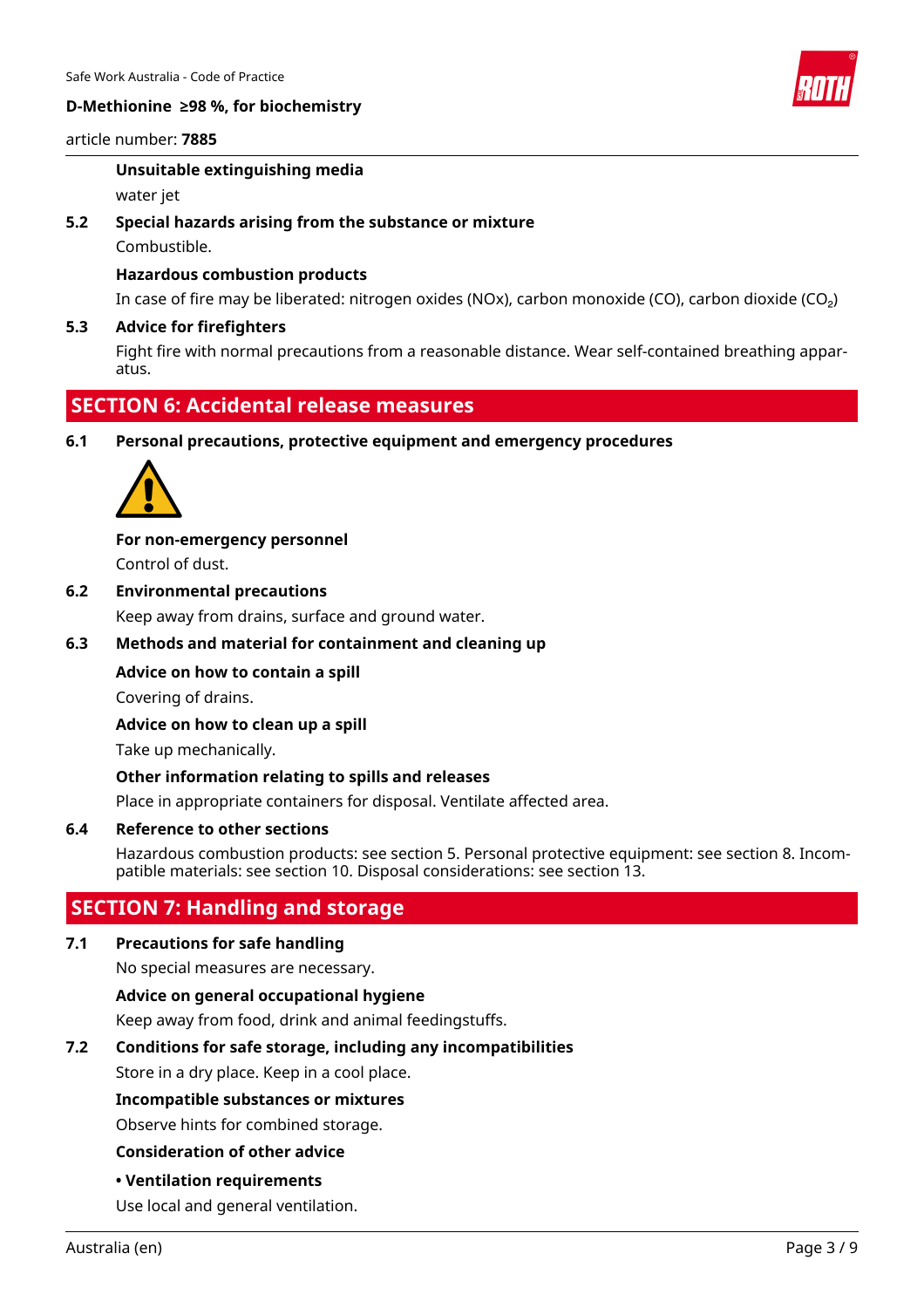

article number: **7885**

#### **• Specific designs for storage rooms or vessels**

Recommended storage temperature: 2 – 8 °C.

### **7.3 Specific end use(s)**

No information available.

# **SECTION 8: Exposure controls/personal protection**

### **8.1 Control parameters**

### **National limit values**

# **Occupational exposure limit values (Workplace Exposure Limits)**

Data are not available.

#### **8.2 Exposure controls**

### **Individual protection measures (personal protective equipment)**

### **Eye/face protection**



Use safety goggle with side protection.

# **Skin protection**



#### **• hand protection**

Wear suitable gloves. Chemical protection gloves are suitable, which are tested according to EN 374.

#### **• type of material**

NBR (Nitrile rubber)

#### **• material thickness**

>0,11 mm

#### **• breakthrough times of the glove material**

>480 minutes (permeation: level 6)

#### **• other protection measures**

Take recovery periods for skin regeneration. Preventive skin protection (barrier creams/ointments) is recommended.

#### **Respiratory protection**



Respiratory protection necessary at: Dust formation. Particulate filter device (EN 143). P1 (filters at least 80 % of airborne particles, colour code: White).

#### **Environmental exposure controls**

Keep away from drains, surface and ground water.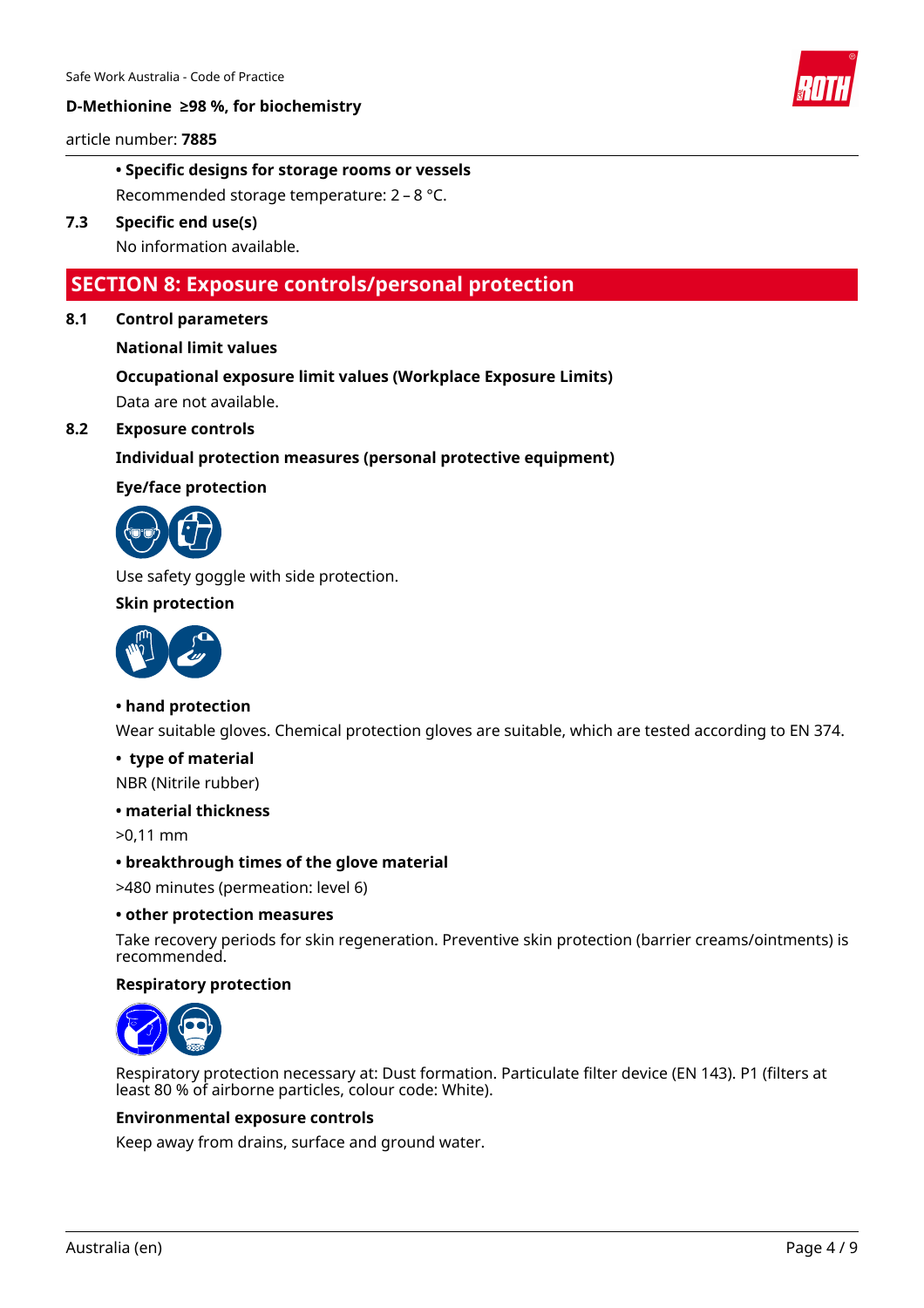

article number: **7885**

# **SECTION 9: Physical and chemical properties**

# **9.1 Information on basic physical and chemical properties**

|     | Appearance                              |                                                   |
|-----|-----------------------------------------|---------------------------------------------------|
|     | Physical state                          | solid (powder, crystalline)                       |
|     | Colour                                  | white                                             |
|     | Odour                                   | characteristic                                    |
|     | Odour threshold                         | no data available                                 |
|     | Other physical and chemical parameters  |                                                   |
|     | pH (value)                              | 5.6 – 6.1 (in aqueous solution: 20 $9/1$ , 20 °C) |
|     | Melting point/freezing point            | 273 °C                                            |
|     | Initial boiling point and boiling range | this information is not available                 |
|     | Flash point                             | not applicable                                    |
|     | Evaporation rate                        | no data available                                 |
|     | Flammability (solid, gas)               | these information are not available               |
|     | <b>Explosive limits</b>                 |                                                   |
|     | · lower explosion limit (LEL)           | this information is not available                 |
|     | • upper explosion limit (UEL)           | this information is not available                 |
|     | Explosion limits of dust clouds         | these information are not available               |
|     | Vapour pressure                         | this information is not available                 |
|     | Density                                 | 1.34 $9/_{cm^3}$                                  |
|     | Vapour density                          | this information is not available                 |
|     | Relative density                        | this information is not available                 |
|     | Solubility(ies)                         |                                                   |
|     | Water solubility                        | no data available                                 |
|     | Partition coefficient                   |                                                   |
|     | n-octanol/water (log KOW)               | $-2$                                              |
|     | Auto-ignition temperature               | Information on this property is not available.    |
|     | Decomposition temperature               | $>271$ °C                                         |
|     | Viscosity                               | not relevant (solid matter)                       |
|     | <b>Explosive properties</b>             | Shall not be classified as explosive.             |
|     | Oxidising properties                    | none                                              |
| 9.2 | <b>Other information</b>                |                                                   |
|     | There is no additional information.     |                                                   |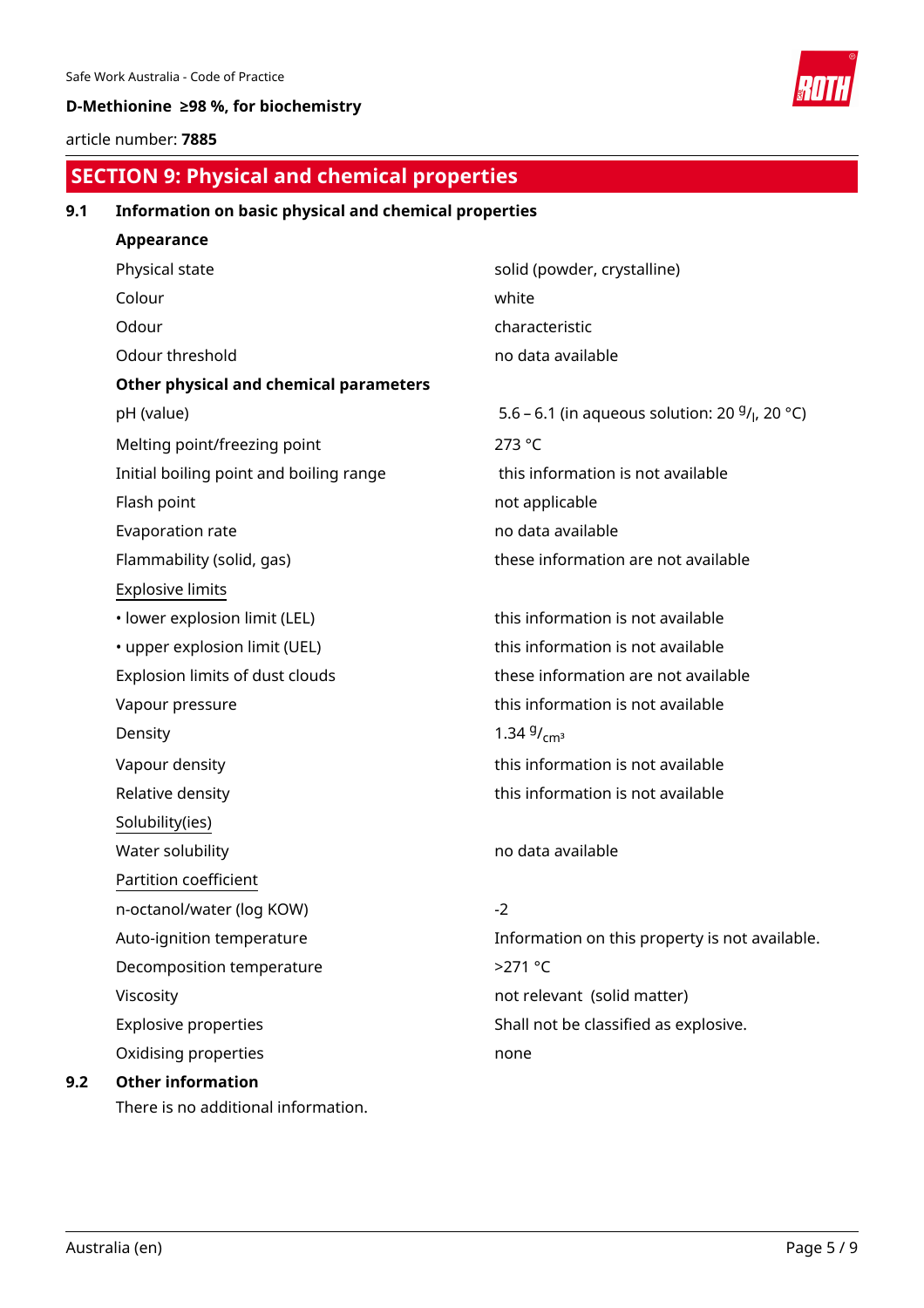

article number: **7885**

# **SECTION 10: Stability and reactivity**

### **10.1 Reactivity**

The product in the delivered form is not dust explosion capable; the enrichment of fine dust however leads to the danger of dust explosion.

#### **10.2 Chemical stability**

The material is stable under normal ambient and anticipated storage and handling conditions of temperature and pressure.

# **10.3 Possibility of hazardous reactions**

Violent reaction with: Strong oxidiser

#### **10.4 Conditions to avoid**

Keep away from heat. Decompostion takes place from temperatures above: >271 °C.

### **10.5 Incompatible materials**

There is no additional information.

**10.6 Hazardous decomposition products**

Hazardous combustion products: see section 5.

# **SECTION 11: Toxicological information**

### **11.1 Information on toxicological effects**

#### **Acute toxicity**

Shall not be classified as acutely toxic.

#### **Skin corrosion/irritation**

Shall not be classified as corrosive/irritant to skin.

#### **Serious eye damage/eye irritation**

Shall not be classified as seriously damaging to the eye or eye irritant.

#### **Respiratory or skin sensitisation**

Shall not be classified as a respiratory or skin sensitiser.

#### **Summary of evaluation of the CMR properties**

Shall not be classified as germ cell mutagenic, carcinogenic nor as a reproductive toxicant

#### **• Specific target organ toxicity - single exposure**

Shall not be classified as a specific target organ toxicant (single exposure).

#### **• Specific target organ toxicity - repeated exposure**

Shall not be classified as a specific target organ toxicant (repeated exposure).

#### **Aspiration hazard**

Shall not be classified as presenting an aspiration hazard.

#### **Symptoms related to the physical, chemical and toxicological characteristics**

#### **• If swallowed**

data are not available

#### **• If in eyes**

data are not available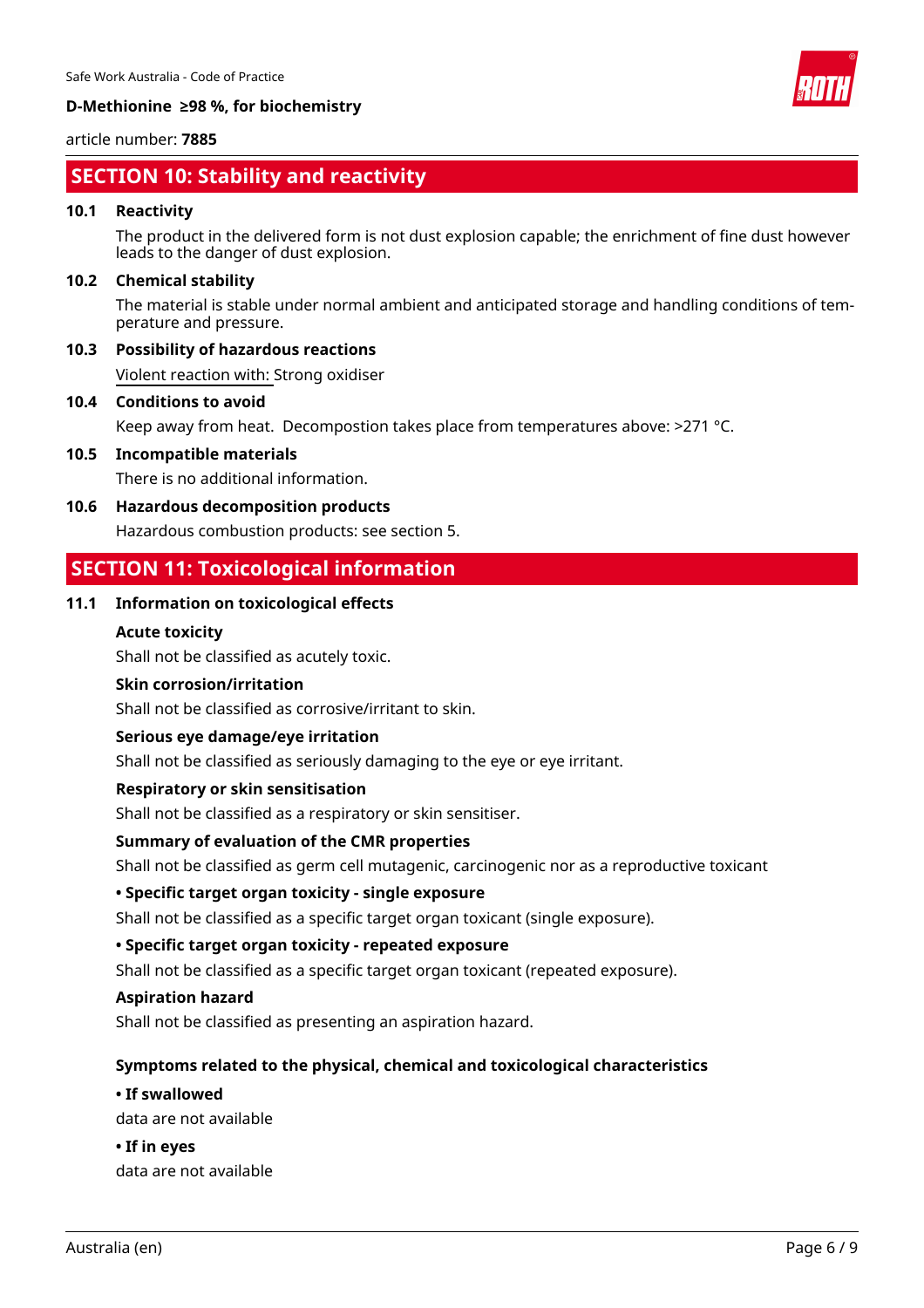

#### article number: **7885**

#### **• If inhaled**

data are not available

#### **• If on skin**

data are not available

#### **Other information**

None

# **SECTION 12: Ecological information**

#### **12.1 Toxicity**

acc. to 1272/2008/EC: Shall not be classified as hazardous to the aquatic environment.

#### **12.2 Process of degradability**

Theoretical Oxygen Demand with nitrification: 1.662 <sup>mg</sup>/<sub>mg</sub> Theoretical Oxygen Demand: 1.287 <sup>mg</sup>/<sub>mg</sub> Theoretical Carbon Dioxide: 1.475 <sup>mg</sup>/<sub>mg</sub>

#### **12.3 Bioaccumulative potential**

Does not significantly accumulate in organisms.

n-octanol/water (log KOW) -2

#### **12.4 Mobility in soil**

Data are not available.

### **12.5 Results of PBT and vPvB assessment** Data are not available.

# **12.6 Other adverse effects**

Data are not available.

# **SECTION 13: Disposal considerations**

### **13.1 Waste treatment methods**



Consult the appropriate local waste disposal expert about waste disposal.

#### **Sewage disposal-relevant information**

Do not empty into drains.

#### **13.2 Relevant provisions relating to waste**

The allocation of waste identity numbers/waste descriptions must be carried out according to the EEC, specific to the industry and process.

#### **13.3 Remarks**

Waste shall be separated into the categories that can be handled separately by the local or national waste management facilities. Please consider the relevant national or regional provisions.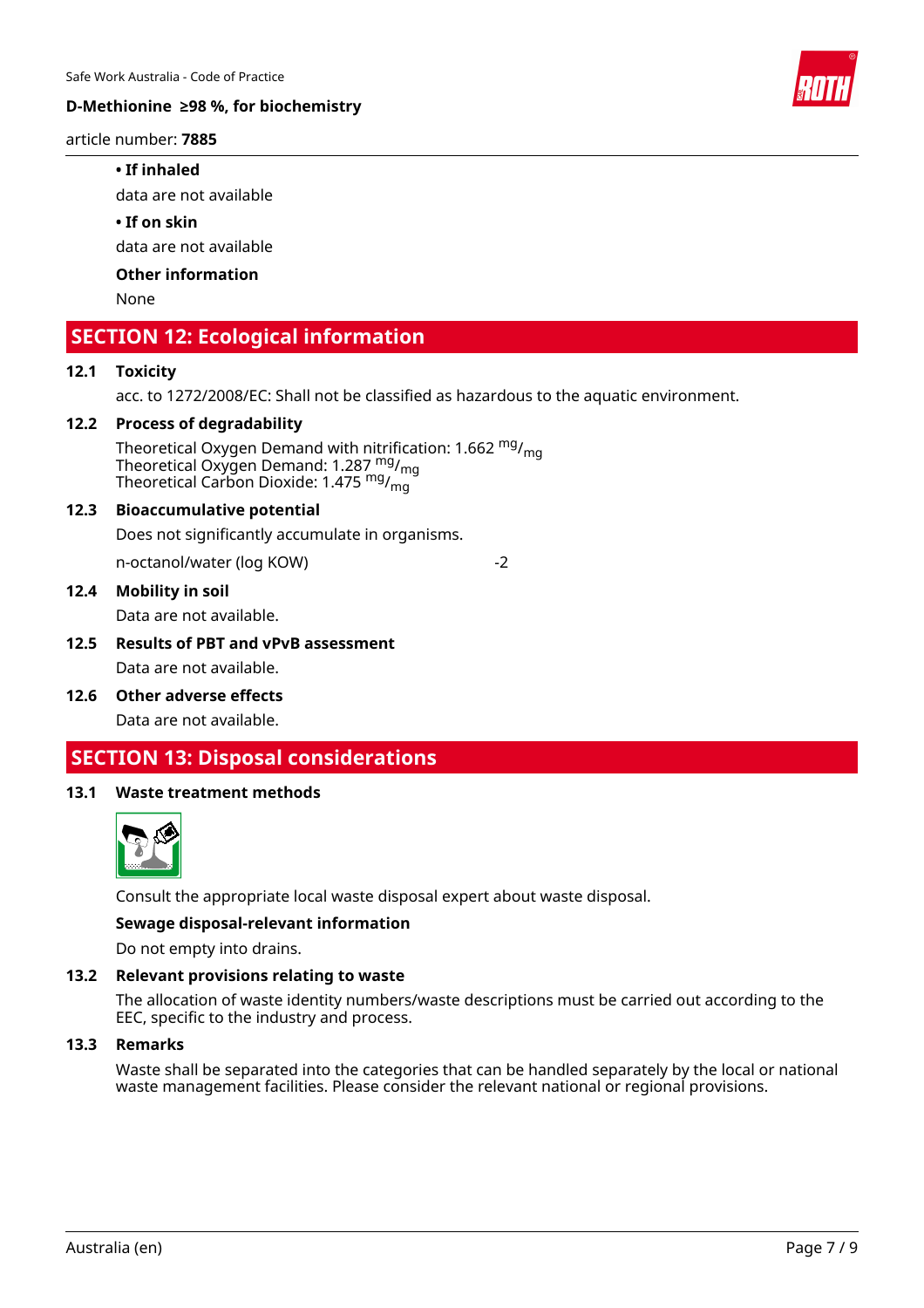

article number: **7885**

# **SECTION 14: Transport information**

| 14.1 | UN number                           | (not subject to transport regulations)                                            |
|------|-------------------------------------|-----------------------------------------------------------------------------------|
| 14.2 | UN proper shipping name             | not relevant                                                                      |
| 14.3 | Transport hazard class(es)          | not relevant                                                                      |
|      | Class                               |                                                                                   |
| 14.4 | Packing group                       | not relevant                                                                      |
|      | <b>14.5</b> Environmental hazards   | none (non-environmentally hazardous acc. to the danger-<br>ous goods regulations) |
| 14.6 | <b>Special precautions for user</b> |                                                                                   |
|      | There is no additional information. |                                                                                   |

- **14.7 Transport in bulk according to Annex II of MARPOL and the IBC Code** The cargo is not intended to be carried in bulk.
- **14.8 Information for each of the UN Model Regulations**

**• Transport of dangerous goods by road, rail and inland waterway (ADR/RID/ADN)** Not subject to ADR, RID and ADN.

### **• International Maritime Dangerous Goods Code (IMDG)**

Not subject to IMDG.

**• International Civil Aviation Organization (ICAO-IATA/DGR)**

Not subject to ICAO-IATA.

# **SECTION 15: Regulatory information**

**15.1 Safety, health and environmental regulations/legislation specific for the substance or mixture**

# **National inventories**

Substance is listed in the following national inventories:

| <b>Country</b> | <b>National inventories</b> | <b>Status</b>       |
|----------------|-----------------------------|---------------------|
| AU             | <b>AICS</b>                 | substance is listed |
| CA             | <b>NDSL</b>                 | substance is listed |
| <b>CN</b>      | <b>IECSC</b>                | substance is listed |
| EU             | ECSI                        | substance is listed |
| JP             | <b>CSCL-ENCS</b>            | substance is listed |
| NZ             | <b>NZIOC</b>                | substance is listed |
| TW             | <b>TCSI</b>                 | substance is listed |
| <b>US</b>      | <b>TSCA</b>                 | substance is listed |

**Legend**

AICS Australian Inventory of Chemical Substances<br>CSCL-ENCS List of Existing and New Chemical Substances (CSCL-ENCS) ECSI EC Substance Inventory (EINECS, ELINCS, NLP) IECSC Inventory of Existing Chemical Substances Produced or Imported in China NDSL Non-domestic Substances List (NDSL) NZIoC New Zealand Inventory of Chemicals TCSI Taiwan Chemical Substance Inventory TSCA Toxic Substance Control Act